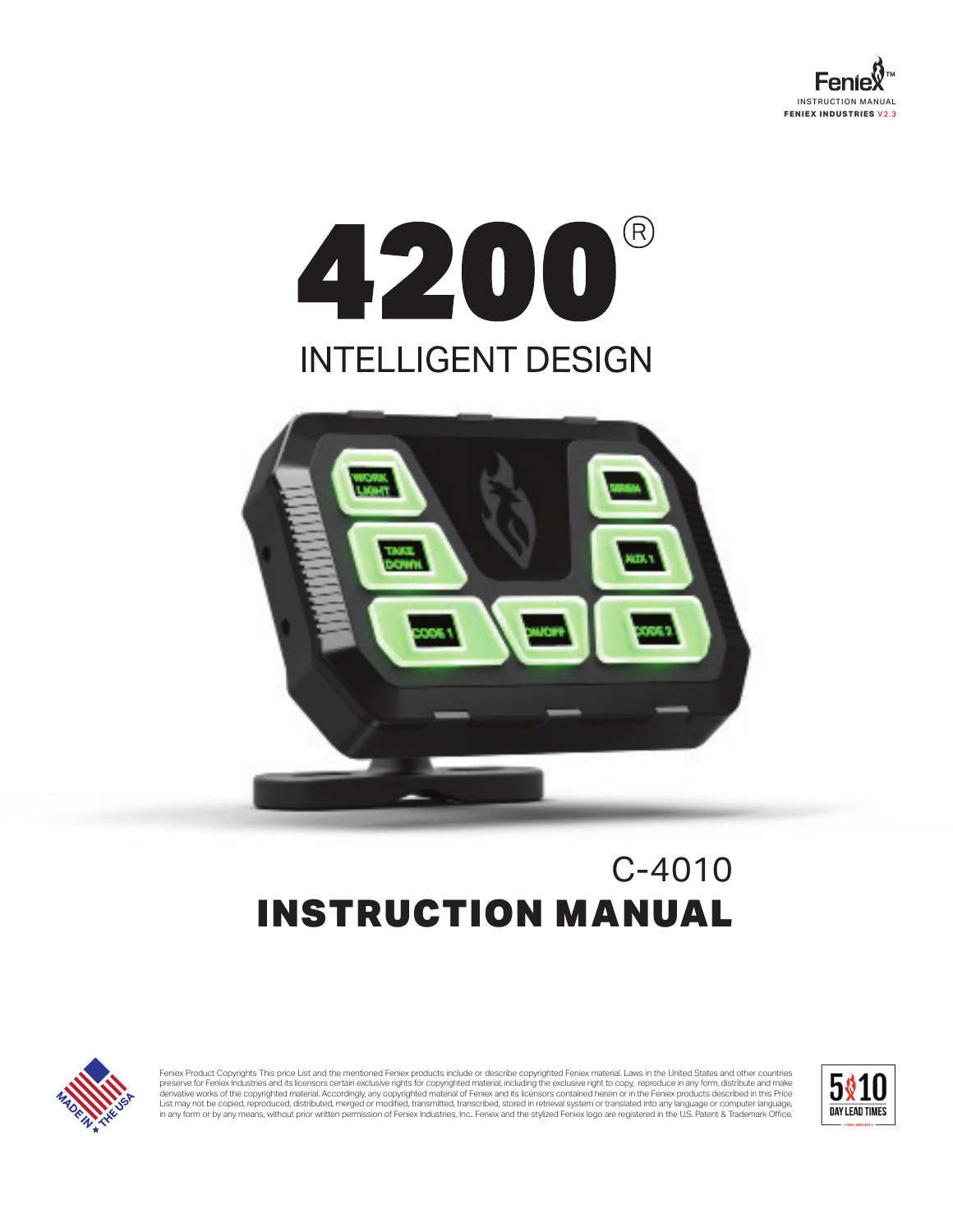## **TABLE OF CONTENTS**

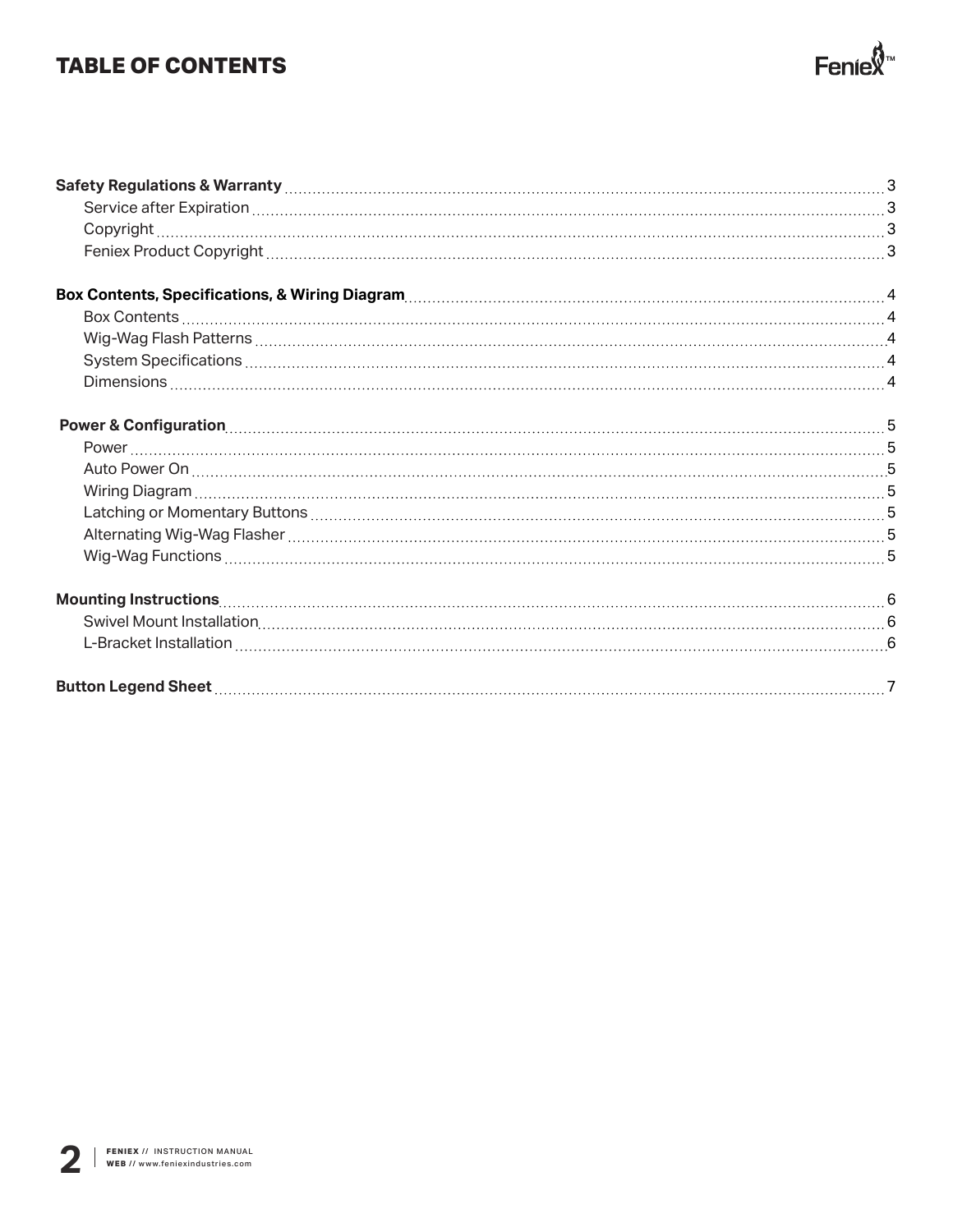## **SAFETY REGULATIONS & WARRANTY**



#### **SAFETY REGULATIONS**

The following provides all the information necessary to safely operate the previously listed products of Feniex Industries, Inc. Please read this manual thoroughly before installing or operating your new product in order to prevent any damage or injury. Failure to follow the listed instructions in this manual may result in damage to your products or personal injury.

- Proper installation of this product requires good knowledge of automotive systems, electronics & procedures.
- Please guarantee all vital components of the vehicle are not in danger of being damaged by drilling holes necessary for installation. Check all sides of the mounting surface before drilling any holes into the vehicle.
- Do not install this product in any way that interferes with the deployment of the air bag. Doing so may damage the effectiveness of the air bag & can lead to serious personal and vehicle injury. The installer will assume full responsibility of proper installation of the new unit.
- Please clean the mounting surface before installation of the unit when using tape, brackets, magnet, Velcro or suction cups.
- The product's ground wire must be connected directly to the negative (-) battery post for effective use of the unit. Please follow all wiring guidelines provided to guarantee long lifespan & productivity. Failing to follow these instructions may result in damage to the product.

#### **WARRANTY**

Feniex Industries' speakers, sirens, rocker panels, AM600 Beacons, Torch Lights, AI lightbars, AI Cubes, AM900 Work Lights and controllers are warrantied for 2 years from the manufacturing date. In addition, all other products are warrantied for 5 years from the manufacturing date.

If warranty service is needed, please contact customer support:

**Phone:** 1.800.615.8350 **Web Site:** www.Feniex.com/support **Email:** techsupport@feniex.com

If the product needs to be returned for repair or replacement, contact our customer service team (using any method listed above) to receive a Return Merchandise Authorization (RMA) number. Operational times are from 9 a.m. to 6 p.m. central time, Monday through Friday.

Please do not send in product without contacting support first for a Return Merchandise Authorization (RMA) number.

#### **CONDITIONS**

Feniex Industries, Inc. will not be held responsible for any costs associated with equipment removal and/or re-installation resulting from a warranty claim. It is the sole responsibility of the party initiating a warranty claim to pay shipping charges associated with returning a product to Feniex Industries for repair or replacement.

#### **SERVICE AFTER EXPIRATION**

Feniex Industries will still provide service for all products after expiration of the warranty. For any issues, call the customer support line. In some instances it may be necessary for the product to be shipped, freight prepaid and insured for loss or damage to Feniex headquarters.

Utilizing non-factory screws and mounting brackets may result in the loss of warranty coverage.

#### **COPYRIGHT**

This instruction manual and the Feniex products described in this instruction manual may include or describe copyrighted Feniex material. Laws in the United States and other countries preserve for Feniex Industries and its licensors certain exclusive rights for copyrighted material, including the exclusive right to copy, reproduce in any form, distribute and make derivative works of the copyrighted material. Accordingly, any copyrighted material of Feniex and its licensors contained herein or in the Feniex products described in this instruction manual may not be copied, reproduced, distributed, merged or modified in any manner without the express written permission of Feniex Industries, Inc.

#### **FENIEX PRODUCT COPYRIGHTS**

The products described in this document are the property of Feniex Industries, Inc. It is furnished by express license agreement only and may be used only in accordance with the terms of such an agreement. Products and documentation are copyrighted materials. Making unauthorized copies is prohibited by law. No part of the product or documentation may be reproduced, transmitted, transcribed, stored in retrieval system or translated into any language or computer language, in any form or by any means, without prior permission from Feniex Industries, Inc.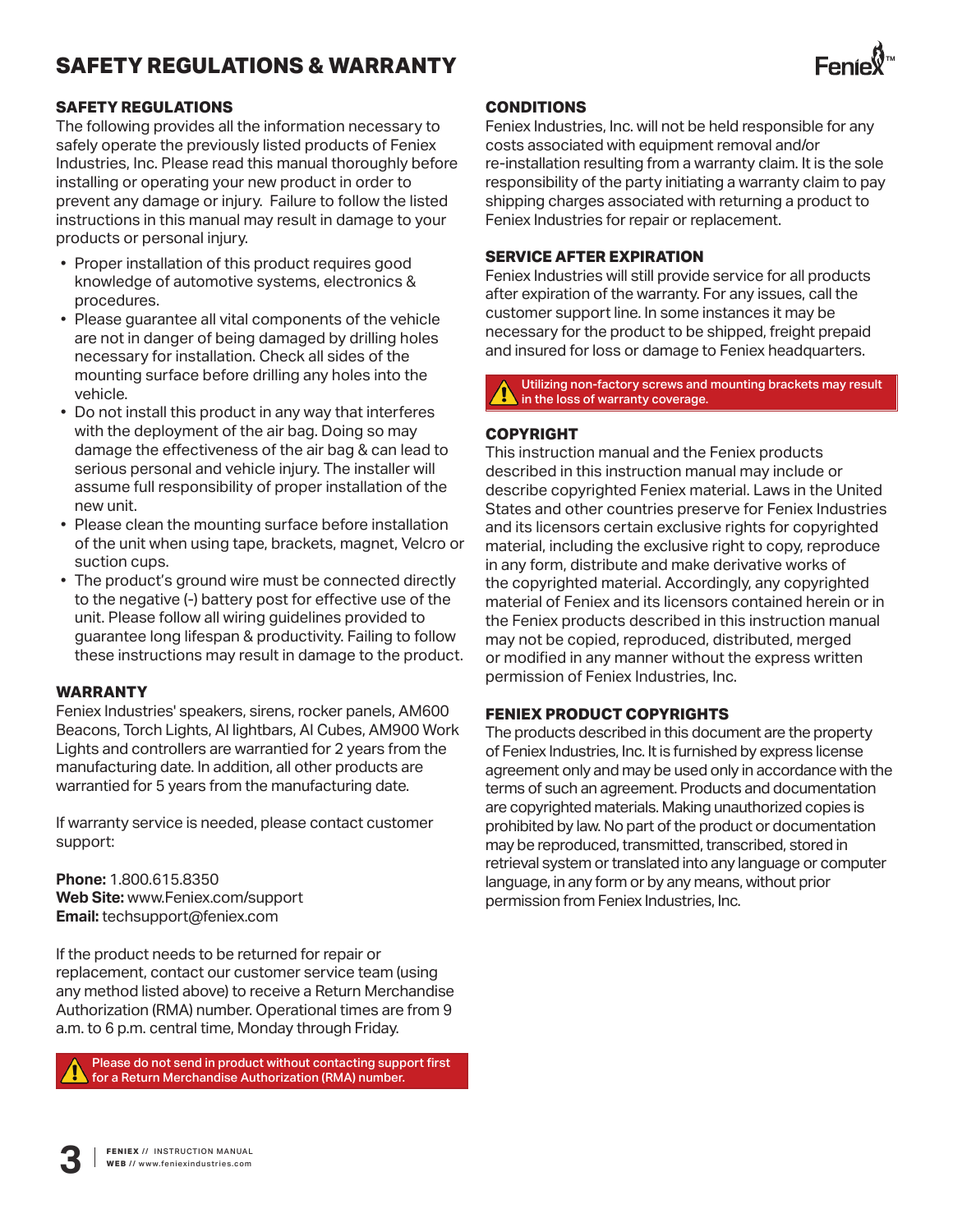## **BOX CONTENTS, SPECIFICATIONS, DIMENSIONS, & PATTERNS**



| <b>COMPONENT</b>           | <b>QUANTITY</b> |
|----------------------------|-----------------|
| <b>1.</b> 4200 Mini        |                 |
| 2. Swivel Mount            |                 |
| <b>3. L-Bracket Mounts</b> | 2               |
| 4. Bolts                   |                 |

#### **DIMENSIONS**



#### **SYSTEM SPECIFICATIONS**

| <b>Input Power</b>    | 12 VDC                     |
|-----------------------|----------------------------|
| Current Draw          | Up to 12 Amps              |
| Maximum Output        | 3.5 Amps Per Channel       |
| Standby Power         | 10 <sub>mA</sub>           |
| External Fuse         | 125% of Circuit Load       |
| Mounts                | Swivel Mount or L-Brackets |
| Flash Patterns        | 11                         |
| IP Rating             | IP67                       |
| Relays                | Solid State, Built-in      |
| Switch Type           | Latching and/or Momentary  |
| <b>Buttons</b>        | Rubberized, Backlit        |
| <b>Button Legends</b> | 130 (126 + 4 Blanks)       |
| <b>Dimensions</b>     | $4.9"$ H x 2.7" L x 0.7" W |
| Warranty              | 2 Years                    |

#### **WIG-WAG FLASH PATTERNS**

| Single Flash [Slow]  | Quad Flash [Slow]  |
|----------------------|--------------------|
| Single Flash [Fast]  | Quad Flash [Fast]  |
| Single Flash [Combo] | Quad Flash [Combo] |
| Triple Flash [Slow]  | Combination #1     |
| Triple Flash [Fast]  | Combination #2     |
| Triple Flash [Combo] |                    |

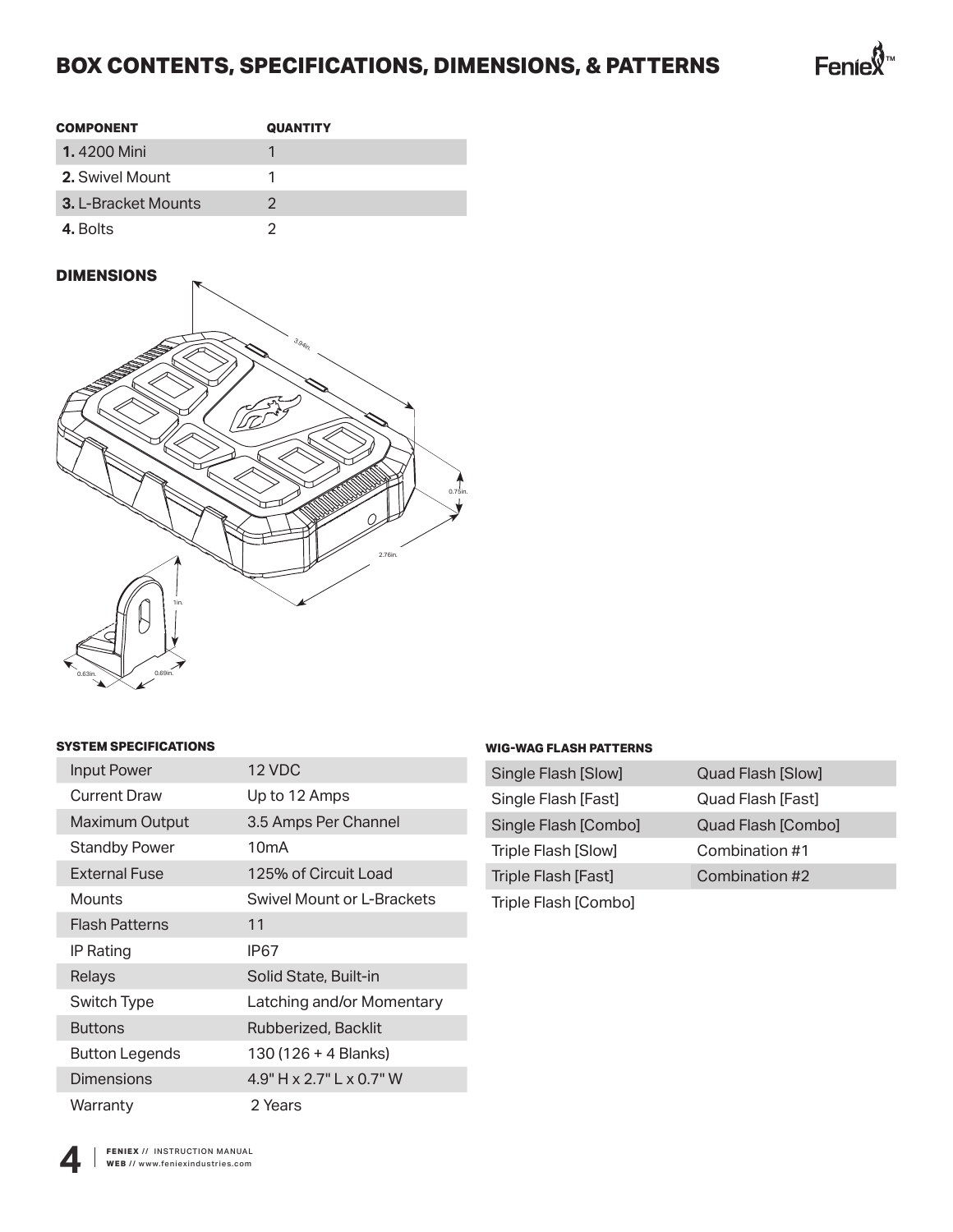### **WIRING DIAGRAM**



#### **WIRING DIAGRAM**



| <b>COLOR</b> | <b>FUNCTION</b> | <b>POLARITY</b> | <b>CONNECTION</b> |
|--------------|-----------------|-----------------|-------------------|
| Red          | <b>Battery</b>  | $12v (+)$       | Positive Terminal |
| <b>Black</b> | Ground          | $12v(-)$        | Negative Terminal |
| Green        | Button #1       | $12v (+)$       | Output #1         |
| White        | Button #2       | $12v (+)$       | Output #2         |
| <b>Blue</b>  | Button #3       | $12v (+)$       | Output #3         |
| Yellow       | Button #4       | $12v (+)$       | Output #4         |
| <b>Brown</b> | Button #5       | $12v (+)$       | Output #5         |
| Gray         | Button #6       | $12v (+)$       | Output #6         |

#### **POWER**

**1)** To power the unit, extend the red wire to a 12v (+) post. Extend the black wire to the ground post of the vehicle's battery.



#### **AUTO POWER ON**

The 4200 Mini can be programmed to power on automatically when power is applied to the red wire, or it can remain off until the power button is pressed.

To toggle this mode:

**1)** While the unit is powered, but turned off, press and hold the power button until a beep is heard.

**2)** The mode has been toggled. To change it again, repeat step 1.

#### **LATCHING OR MOMENTARY BUTTONS**

You can program each of the 6 outputs to operate as either latching or momentary functionality.

To toggle this mode:

**1)** While the unit is powered, but turned off, press and hold the button you wish to program.

**2)** While holding the button from step 1, press and hold the power button until a beep is heard.

**3)** The mode has been toggled. To change it again, repeat steps 1 & 2.

#### **ALTERNATING WIG-WAG FLASHER**

You can program outputs 1 & 2 to operate as an alternating wig-wag flasher.

To toggle this mode:

**1)** While the unit is powered, but turned off, press and hold both button #1 and button #2.

**2)** While holding the buttons from step 1, press and hold the power button until a beep is heard.

**3)** The mode has been toggled. To change it again, repeat steps 1 & 2.

#### **WIG-WAG FUNCTIONS**

When the wig-wag function is active, button #1 activates and deactivates the mode while button #2 changes the selected flash patterns. Respectively, output #1 and output #2 are channels 1 & 2 of the flasher.

Wig-wag mode will override the latching or momentary functionality while it is active in the programming.

There are multiple flash patterns available including slower patterns for use with headlight systems and faster, strobing patterns for use with LED lighting. Buttons 1 & 2 will simulate the pattern being displayed to outputs 1 & 2.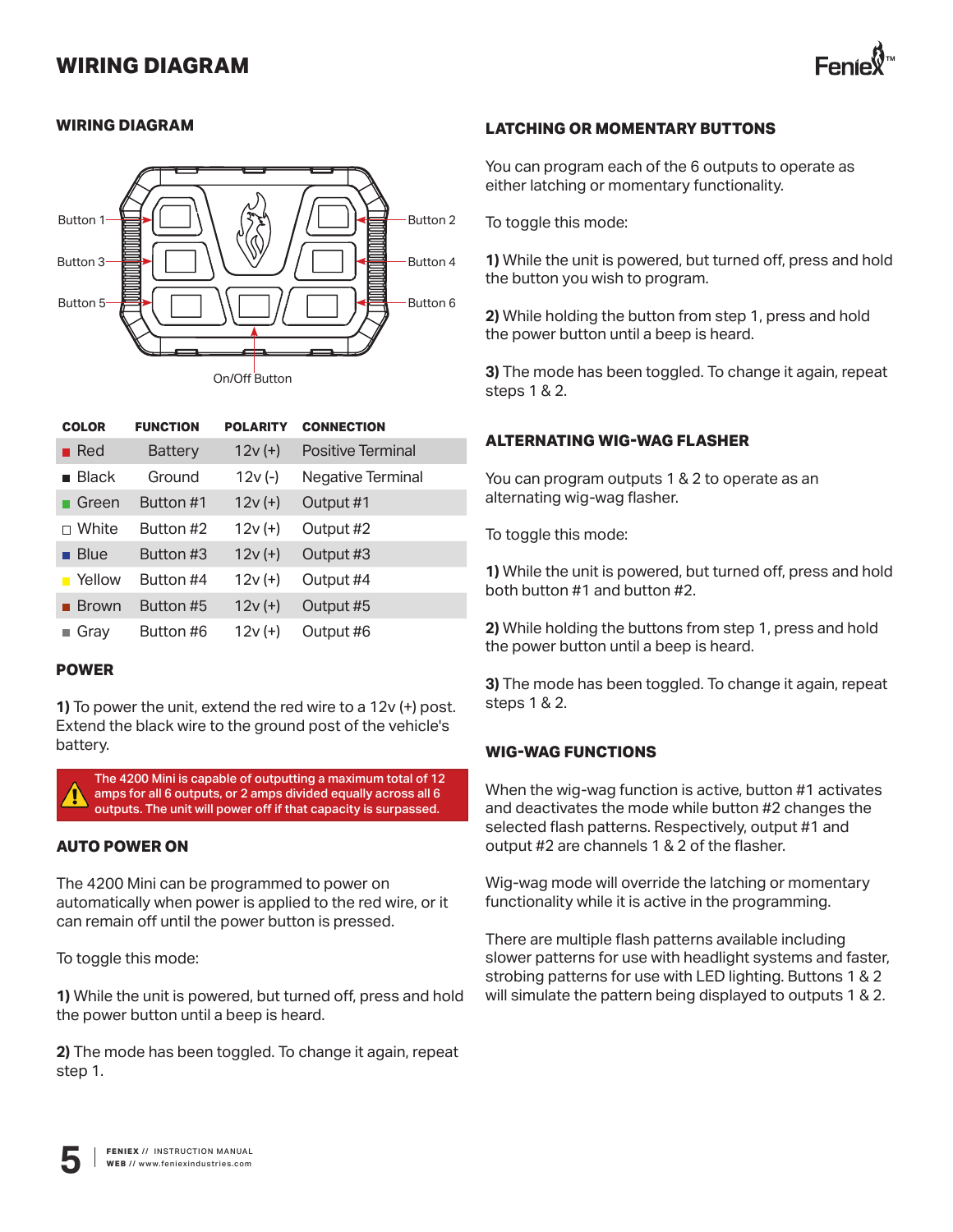## **MOUNTING INSTRUCTIONS**



#### **L-BRACKET INSTALLATION**

**Note:** The provided L-brackets can be mounted either way, L-inward or L-outward. The instructions reflect the default mounting method: L-outward.

**1)** Utilizing the provided screws, secure the L-Bracket to the side of the controller using a Phillips head screwdriver.



**2)** Repeat Step 1 on the opposite side of the controller so both sides have the L-Bracket securely connected.

**3)** Place the unit against the intended mounting surface.

**4)** Mark the areas where the mounting holes will be drilled. If the mounting surface is part of the vehicle, make sure no vital components could be damaged by the drilling process.

**5)** Drill two mounting holes on the mounting surface, making sure no vital components of the surface are damaged.

**6)** Using customer supplied screws, secure the 4200 Mini to the mounting surface.